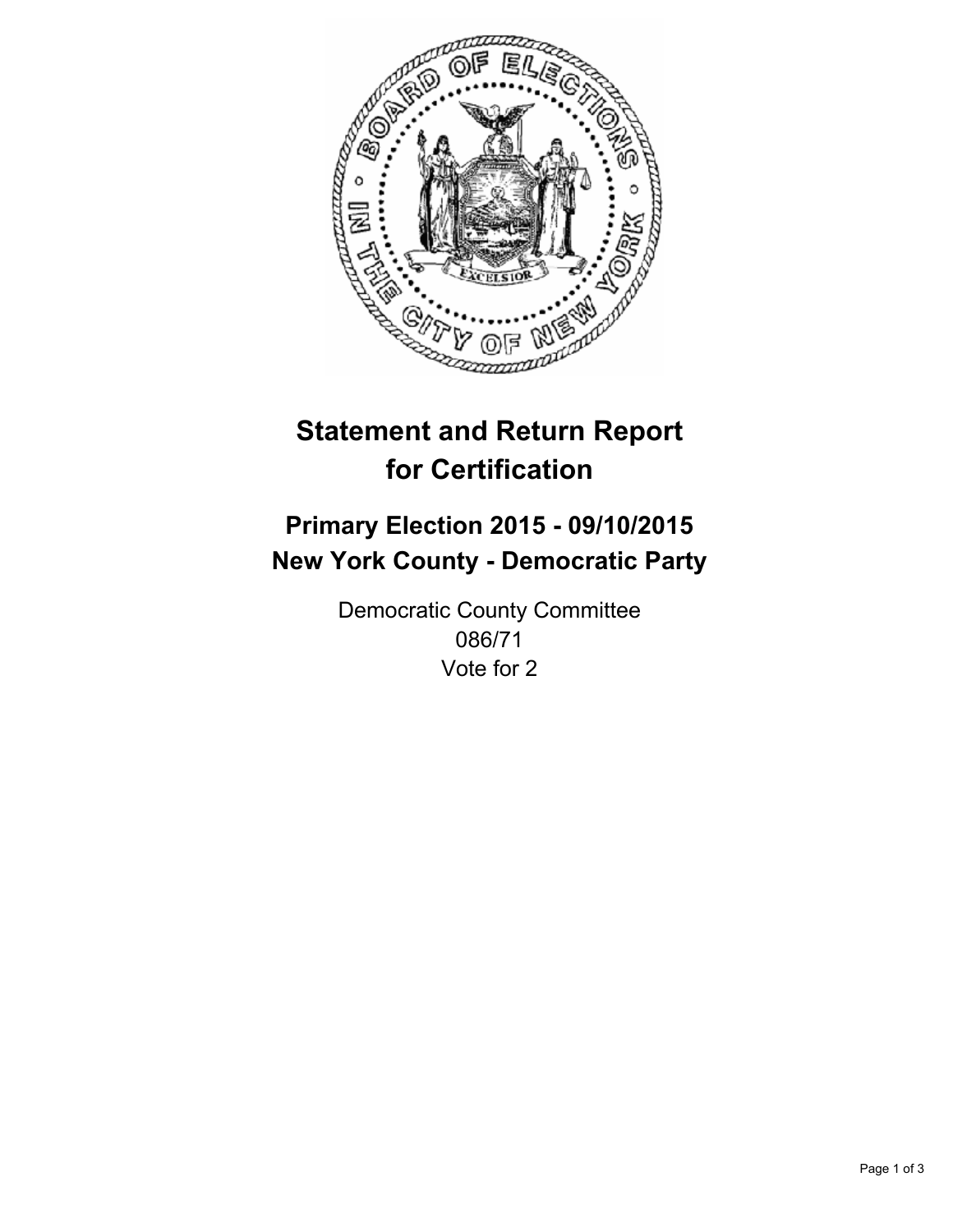

#### **Assembly District 71**

| PUBLIC COUNTER                                           | 2        |
|----------------------------------------------------------|----------|
| ABSENTEE/MILITARY                                        | 0        |
| <b>AFFIDAVIT</b>                                         | 0        |
| <b>Total Ballots</b>                                     | 2        |
| Less - Inapplicable Federal/Special Presidential Ballots | 0        |
| <b>Total Applicable Ballots</b>                          | 2        |
| <b>JAMES ARCHER</b>                                      | $\Omega$ |
| <b>LEANDRA ESTEVEZ</b>                                   |          |
| <b>FRANCES SIMPSON</b>                                   |          |
| CUTHERINI SUILIVAN (WRITE-IN)                            |          |
| <b>Total Votes</b>                                       | 3        |
| Unrecorded                                               |          |